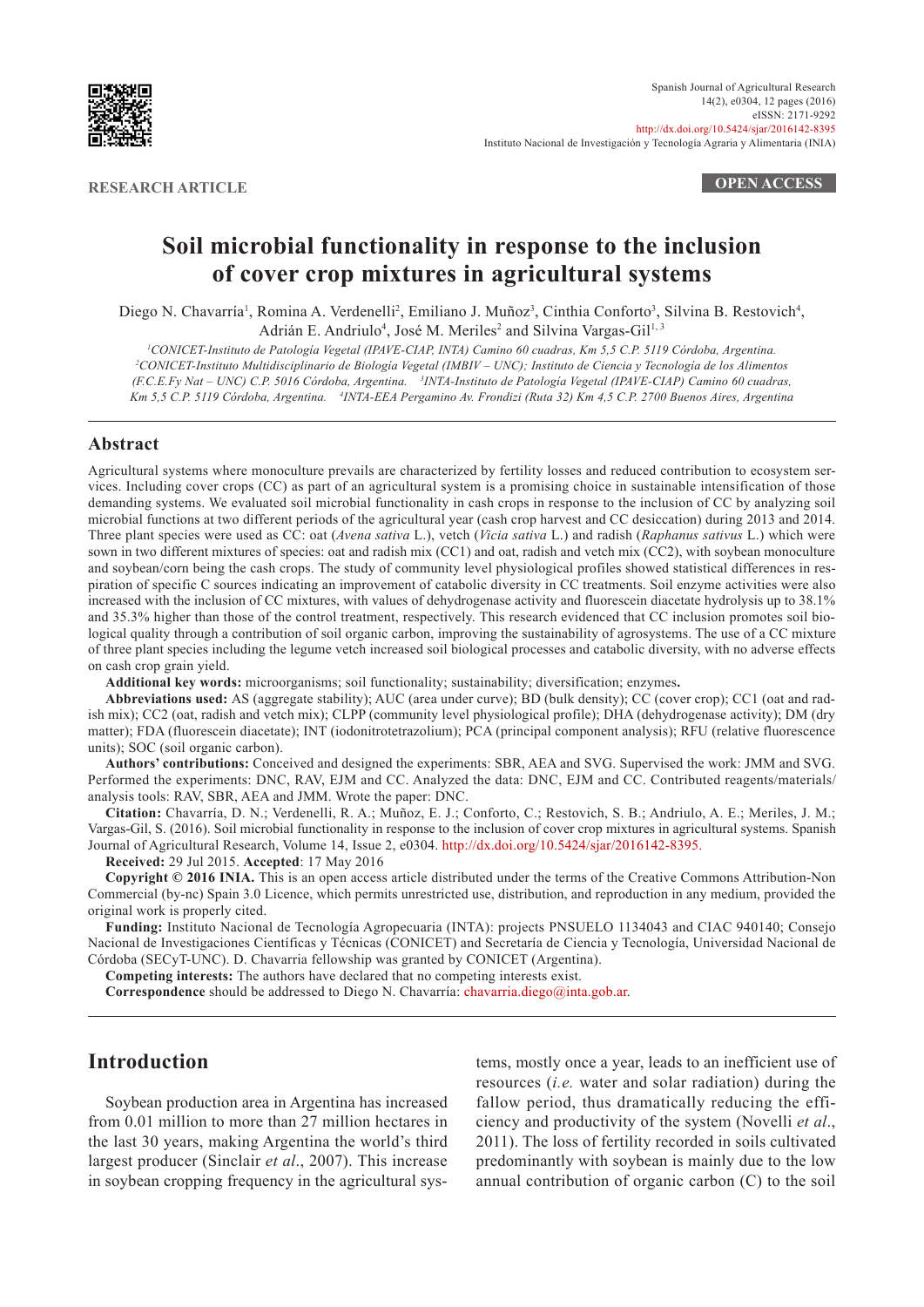and long fallow periods during autumn/winter (Restovich *et al*., 2011; Moharana *et al*., 2012; Kintché *et al*., 2015). In this scenario, it is necessary to diversify agricultural systems and preserve soil health and therefore sustain productivity and profitability. The inclusion of cover crops (CC) is a promising option aimed at sustainable production of agricultural systems. The type and characteristics of these crops (*e.g*., root depth, release of nutrients in the rhizosphere, adaptation to climatic conditions) are key factors related to improving soil biological, chemical and physical conditions (Constantin *et al*., 2010; Blanco-Canqui *et al*., 2011; Sapkota *et al*., 2012).

Microbial communities are highly sensitive and respond rapidly to changes. Therefore, monitoring their variation is a valuable tool to provide early signals of altered soil environment (Bastida *et al*., 2008). A number of soil microbial variables, such as respiration, enzyme activities and community level physiological profiles, have the potential for being used as indicators of soil functionality in response to crop management (Pérez-Brandán *et al*., 2014). Accordingly, management practices such as the use of cover cropping can substantially alter labile soil C and soil moisture, which may have unique impacts on microbial community structure (Buyer *et al*., 2010). However, little is known about the effect of CC inclusion on soil biological processes. Since plant species differ in their biochemical composition, changes in plant diversity are likely to alter the quantity and quality of soil chemical resources, thereby controlling the composition and consequently the functioning of soil microbial communities (Nilsson *et al*., 2008). However, there are gaps of knowledge concerning the effect of the inclusion of certain CC species on soil biological functioning: which species could improve soil processes? Is it viable to seed them in mixtures to produce a synergic effect? Which mixture would better improve soil functioning?

Understanding the interactions between members of the microbial community is fundamental to elucidate the ecosystem functioning. However, the methodological techniques used to describe the structural composition of communities cannot be used for that purpose since a diverse microbial community does not necessarily mean a major microbial activity or reflect the biological processes occurring in living cells (Deng *et al*., 2012; Rao *et al*., 2014). This study is focused on the functioning of soil microbial communities as a result of agrosystem diversification evaluated at two different periods of the agricultural year: cash crop harvest (soybean monoculture and soybean/corn rotation) and CC desiccation, to meet the following objectives: 1) to evaluate the short-term response of soil microbial functionality on the inclusion of different CC

families (Brassicaceae, Leguminosae, Gramineae), seeded as part of two different mixtures of species, 2) to determine the interaction between microbiological soil variables and soil organic C in response to the inclusion of CC, and 3) to assess soybean productivity in response to the diversification of the agricultural system. We hypothesized that diversification of extensive agricultural systems through the inclusion of CC mixtures improves soil functionality and catabolic diversity in the short-term, and this improvement varies according with the CC used through the amount of soil organic C added to the soil by CC inclusion.

# **Material and methods**

#### **Field experiment**

This study was conducted at the Pergamino Experimental Station of the Instituto Nacional de Tecnología Agropecuaria (INTA) (33°51′S, 60°40′W), Buenos Aires province, Argentina, in 2013 and 2014. The soil in the study area is predominantly Typic Argiudoll (USDA Soil Taxonomy) of the Pergamino series with a silt loam A horizon without eroded phase  $($ <0.3% slope). The climate is temperate humid, with mean annual temperature of 16.5°C (Hall *et al*., 1992) and mean annual rainfall of 971 mm for the 1910–2010 period (Agroclimatological Network Database, INTA; [http://](http://climayagua.inta.gob.ar) [climayagua.inta.gob.ar](http://climayagua.inta.gob.ar)/). Rainfall and drainage occur mainly in autumn and spring and the summer months usually present water deficits of varying intensity (Hall *et al*., 1992). The field trial under no-tillage was started in March 2011 and soil sampling was performed during 2013 and 2014. The experimental design consisted of a split plot design in a randomized complete block arrangement (Fig. 1). The main plot (30 m long **×** 15 m wide) corresponded to the cash crop sequence (soybean/ soybean and soybean/corn) and was divided into three subplots (30 m long **×** 5 m wide), that represented the CC and the control. Species used as CC were: oat (*Avena sativa* L.), vetch (*Vicia sativa* L.) and radish (*Raphanus sativus* L.), being sown in two different mixtures of species: oat and radish mix (CC1) and oat, radish and vetch mix (CC2), including a control treatment without CC. The experiment consisted of six treatments with three replicates each, in three blocks, totaling 18 subplots and six main plots. The treatments were: a) soybean/soybean CC1; b) soybean/soybean CC2; c) soybean/soybean control; d) soybean/corn CC1; e) soybean/corn CC2; and f) soybean/corn control.

Soybean (*Glycine max* L.) hybrid DM5.1 (Don Mario) was sown in rows spaced 0.52 m (500,000 plants/ha) and corn (*Zea mays* L.) hybrid DK 747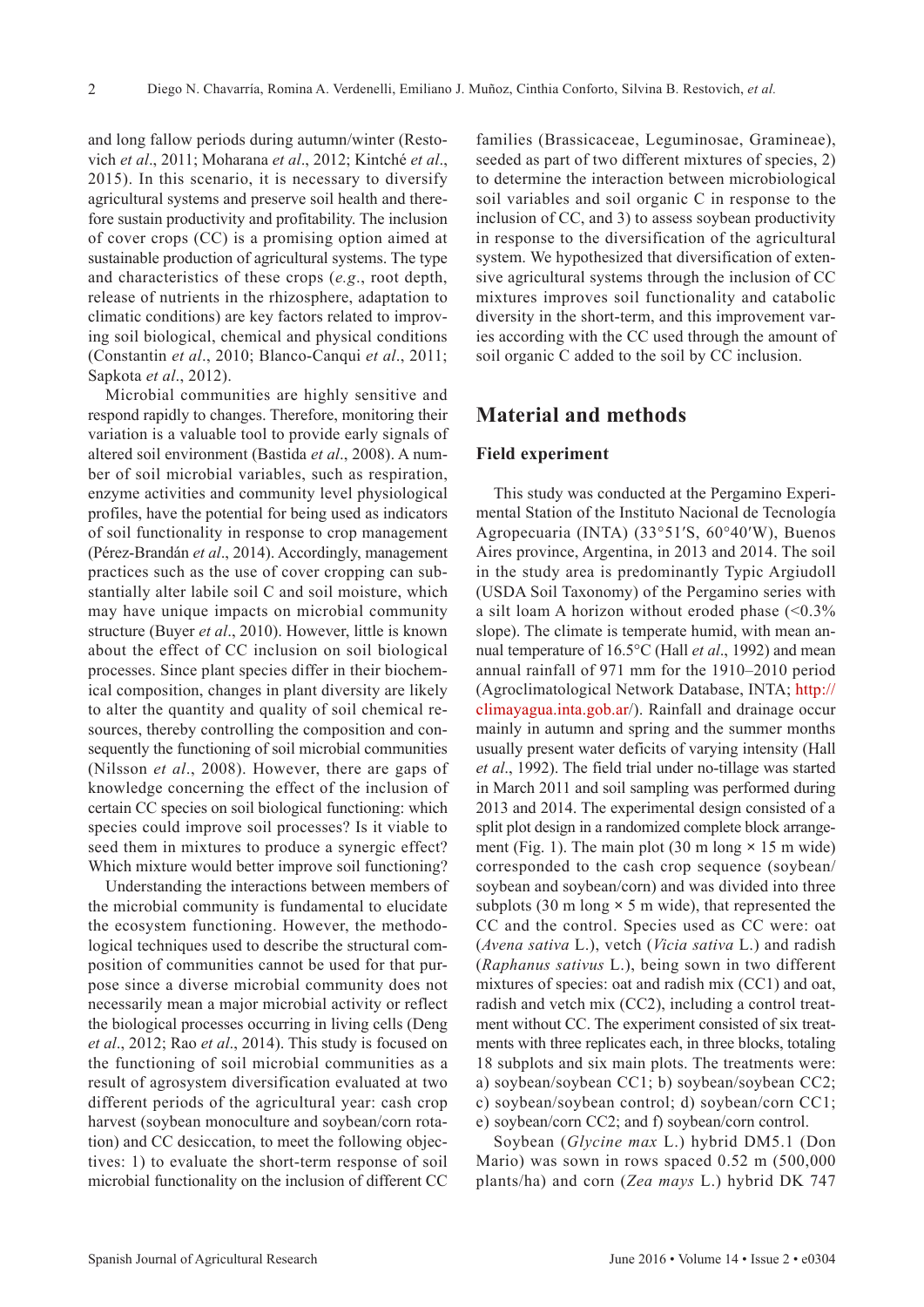

| Soil sampling               |                |                    |                |  |  |  |  |
|-----------------------------|----------------|--------------------|----------------|--|--|--|--|
| 2013                        |                | 2014               |                |  |  |  |  |
| March                       | August         | March              | August         |  |  |  |  |
| Soybean and<br>corn harvest | CC desiccation | Soybean<br>harvest | CC desiccation |  |  |  |  |

**Figure 1.** Field experiment scheme and soil sampling periods. CC2: oat, radish and vetch mix. CC1: oat and radish mix. C: control. CC: cover crops.

(Monsanto) was sown in rows spaced 0.70 m (75,000 plants/ha). Both cash crops were sown by direct drilling. Corn was fertilized at seeding with calcium superphosphate (150 kg/ha) and at V5-6 with 32 kg N/ ha. CC were sown under no-tillage immediately after cash crop harvest (soybean or corn) and fertilized at seeding with 14.7 kg of  $P_2O_5/ha$ . Vetch was inoculated before sowing with *Rhizobium leguminosarum* biovar. *Vicea*. The soybean and corn sowing dates and the distribution of rainfall determined the end of the CC growing periods. Before planting corn, CC were desiccated in winter or early spring (August-September), during their vegetative stage. Before planting soybean, CC were desiccated in spring (October) during their reproductive stage. CC were desiccated with 3-4 l/ha of glyphosate (48% active ingredient) and their residues were left in the surface soil, without tilling them into the soil.

## **Soil sampling**

Soil sampling was performed twice a year in 2013 and 2014, with the first sampling being conducted at cash crop harvest (Fig. 1). The second sampling was performed at CC desiccation. The sampling methodology followed a previous report (Restovich *et al*., 2012). Six composite soil samples were taken per plot from the horizon A, at a depth of 10 cm, from six sampling stations. Soil samples were passed through a 2-mm sieve and stored at 4ºC for one day prior laboratory analysis.

## **Community-level physiological profiles (CLPP)**

Functional microbial diversity was quantified using community-level physiological profiles (Ruiz *et al*., 2008). The selected carbon sources used comprised a range of quality and complexity of substrates which consisted of six monosaccharides (D-dextrose, D-mannose, D-fructose, D-glucose, D-galactose, D-xylose) one disaccharide (Dlactose), four amino acids (DL-tryptophan, L-arginine, L-asparagine, L-lysine), and one vitamin (thiamine). Briefly, stock solution was prepared with each carbon source in deionized water (3 g/L), filter-sterilized and stored at 4 ºC in the dark. A basal medium consisted of K<sub>2</sub>HPO<sub>4</sub> (21 g/L), KH<sub>2</sub>PO<sub>4</sub> (9 g/L), MgSO<sub>4</sub> (0.3 g/L),  $(NH_4)$ ,  $SO_4$  (1.5 g/L), CaCl, (0.03 g/L), FeSO<sub>4</sub> (0.015 g/L),  $MnSO_4 (0.0075 g/L)$ , NaMo $O_4 (0.0075 g/L)$ . A portion (5 g) of each soil sample was suspended in 10 mL of filter-sterilized deionized water. Each individual microplate was prepared with stock solution (60 Wl), basal medium (60 Wl), and tretrazolium violet (0.0075%). Finally, soil suspensions (120 Wl) were added into the wells, and plates were immediately incubated at 25ºC. Readings were obtained from the plate at 24, 48 and 72 h (Wallac 1420 Victor2 multi-label counter, Perkin Elmer Life Sciences). Readings at each time point (relative fluorescence units, RFU) were plotted *vs*. time (hours) to obtain respiratory curves (Allegrini *et al*., 2015). The integrated area under respiratory curve (AUC) was calculated between 24 and 72 h with the software SigmaPlot 10.0 (Systat Software, Inc., San Jose, CA, USA).

## **Microbial respiration**

In order to measure soil microbial respiration, 10 g of moist sample were weighed in a vessel and then placed inside a stoppered glass jar. After 7 days of incubation, the  $CO_2$  evolved was trapped in 15 mL 0.2 N NaOH placed in another vessel inside the jar. After the incubation, excess  $1 M BaCl<sub>2</sub>$  was added to the NaOH solution for  $CO<sub>3</sub>$  precipitation and the remaining NaOH was titrated with 0.2 N HCl using phenolphthalein as an indicator. Blanks were used to account for carbon dioxide absorption during handling and titration (Alef, 1995).

#### **Enzyme activities**

*Fluorescein diacetate hydrolysis (FDA).* FDA hydrolysis was estimated according to Gillian & Duncan (2001). Briefly, 2 g of soil and 15 mL of 60 mM potassium phosphate buffer pH 7.6 were placed in a 50 ml conical flask. Substrate (FDA, 1,000 µg/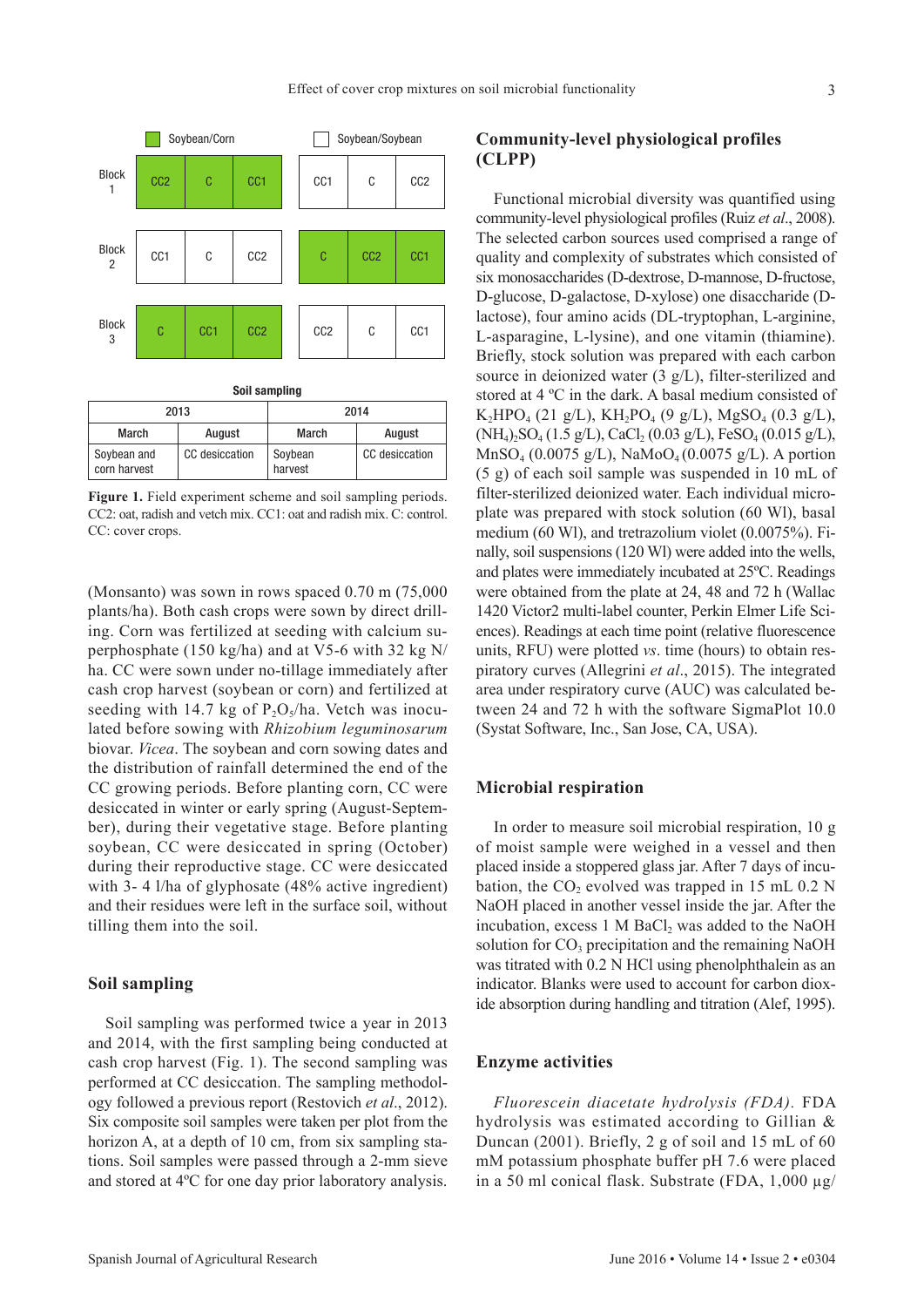mL) was added to start the reaction. The flasks were placed in an orbital incubator at 30ºC for 20 min, 100 rpm. Then the flasks were removed from the incubator and 15 mL of chloroform/methanol (2:1 v/v) was added immediately to terminate the reaction. The contents of the conical flasks were then centrifuged at 2,000 rpm for 5 min. The supernatant was then filtered and measured at 490 nm on a spectrophotometer.

*Dehydrogenase activity (DHA).* DHA was determined according to García *et al*. (1997). Soil (1 g) at 60% of field capacity was exposed to 0.2 mL of 0.4% INT (2-p iodophenyl-3-pnitrophenyl-5-phenyltetrazolium chloride) in distilled water at 22ºC in darkness for 20 h. The INTF (iodonitrotetrazolium formazan) formed was extracted with 10 mL of methanol by shaking vigorously for 1 min and filtered through a Whatman N°5 filter paper. INTF was measured spectrophotometrically at 490 nm.

## **Physical properties and soil organic carbon (SOC)**

Soil physical properties were measured only at cash crops harvest considering their little variability over time. Aggregate stability (AS) was measured according to Douglas & Goss (1982). Briefly, 10 g of 1–2-mm diameter aggregates at field moisture were placed on a 0.5-mm sieve and mechanically raised and lowered into water for 5 min. The stability index was calculated by Kemper's (1965) procedure:

AS= [Aggregate dry weight on the sieve  $(< 0.5$ mm) / Aggregate dry weight  $(1-2$ mm)]  $*100$ 

Bulk density (BD) was determined by the method of cylinder according to Burke *et al*. (1986). SOC was determined by the Walkley-Black method (Page, 1982).

#### **Grain yield**

Soybean grain yield was determinate in 2014 (year in which every main plot was under soybean crop). Grain yield was measured at physiological maturity by mechanically harvesting six rows of 10 linear meters in each main plot. Grain weights were adjusted to 13% water content. Dry pods were threshed to separate the seeds from the chaff, and weights of the seeds (grain yield) taken thereafter. The yield was expressed as the measured grain yield (kg DM) per land area (ha).

#### **Statistical analyses**

The studied variables were analyzed using linear mixed models with Fisher test (LSD) at  $p<0.05$  using InfoStat-Professional (Di Rienzo *et al*., 2013). Data obtained from the two years evaluated were pooled in order to study the effect of the treatments on soil microbial variables. Fixed effects were covering (CC1, CC2 and control), cash crop sequence (soybean monoculture and soybean/corn) and their interaction (covering\*sequence), whereas random effects were year and block. In all cases, residuals were tested for normality with the Shapiro-Wilks' test. CLPP data was analyzed through the AUC, which was calculated with the software SigmaPlot 10.0 (Systat Software, Inc., San Jose, CA, USA). Also, principal component analysis (PCA) was performed to analyze CLPP data and to study the effect of the treatments on soil microbial and physical properties, since PCA summarizes a high dimensional space and order samples on a 2-dimensional plane, while preserving the maximum allowable variance within the data set (Zhao *et al*., 2012). Finally, considering that C content has a great influence on biological soil conditions, correlations between soil biological variables and SOC were estimated using Pearson's coefficient with significance at  $p \le 0.01$  and  $p \le 0.001$ .

## **Results**

## **Community-level physiological profiles (CLPP)**

The C sources utilization profiles are shown in Fig. 2A-B with no significant interaction between sequence and CC or significant effect of the sequence. Significant differences  $(p<0.05)$  were found in respiratory responses reflected by AUC between CC treatments at cash crop harvest (dextrose, mannose, fructose, glucose, xylose and tryptophan, Fig. 2A) and at CC desiccation (dextrose, mannose, fructose, glucose, lactose, xylose, galactose, tryptophan, arginine, asparagine, lysine, Fig. 2B). At cash crop harvest, the AUC corresponding to dextrose, mannose, fructose and glucose were on average 11.6% and 9.3% higher in CC2 and CC1, respectively, than in control treatment; also xylose and tryptophan were 16.7% and 30% higher in CC2 than control, respectively, being CC1 17.2% lower than CC2 for tryptophan. At CC desiccation, the AUC corresponding to dextrose, mannose, fructose, glucose, lactose, xylose, galactose and tryptophan were on average 43% and 26.5% higher in CC2 and CC1, respectively, than control treatment; besides CC1 was 24% and 43% lower than CC2 for fructose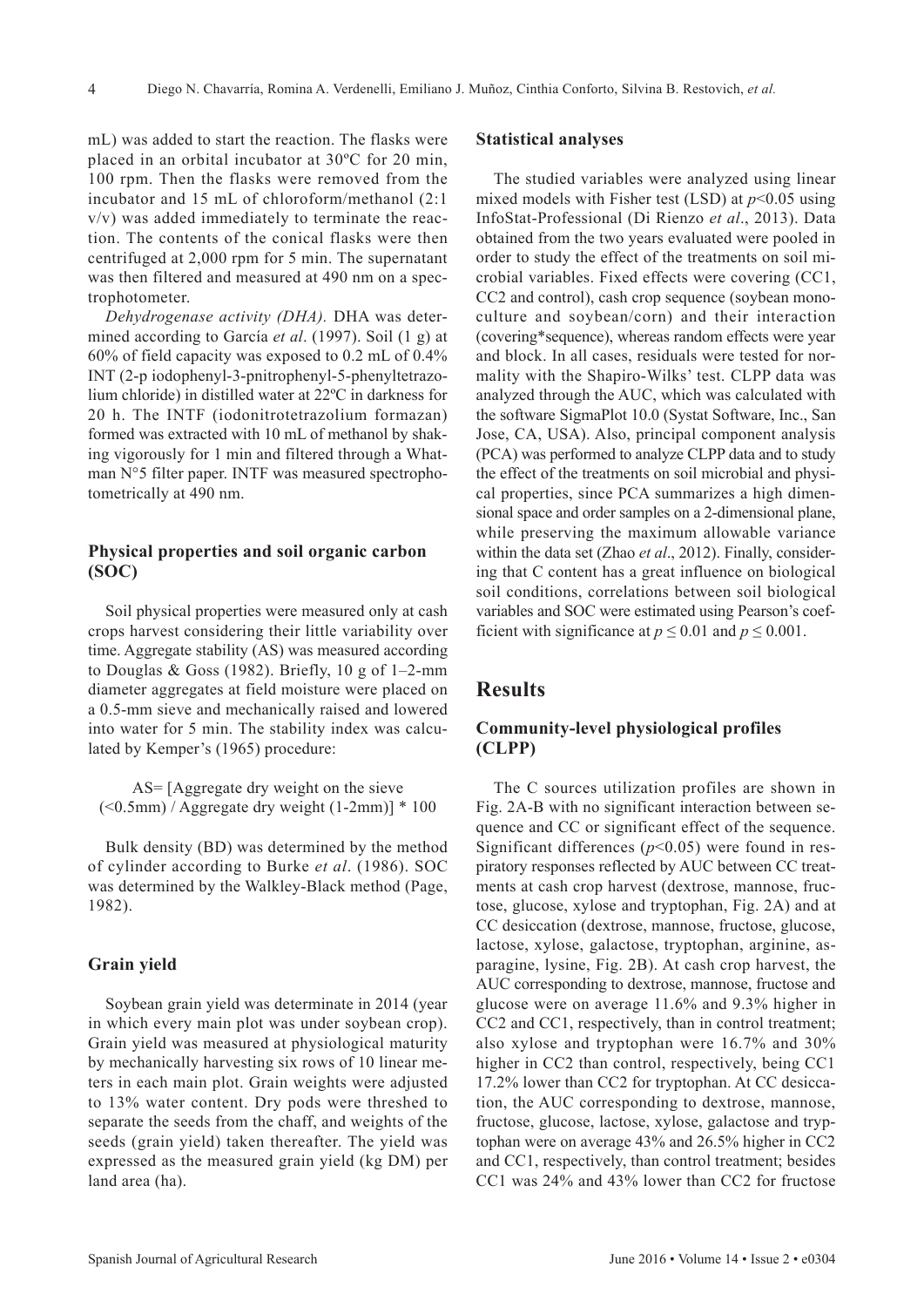

Figure 2. Community level physiological profiles (CLPP) in response to the inclusion of cover crop (CC) treatments, CC1 (oat and radish mix), CC2 (oat, radish and vetch mix) and control (C), after soybean/corn rotation and soybean monoculture, at two sampling periods, cash crop harvest (A) and CC desiccation (B), 2013-2014. The area under the respiration curve (AUC) is indicated for each

and lactose, respectively. The AUC corresponding to arginine, asparagine and lysine were on average 23.3% and 41.4% higher in CC2 than in CC1 and in control treatment, respectively.

PCA was performed to study the C utilization profiles obtained after 72 h of incubation (Fig. 3). CLPP showed a general high consumption of the C substrates in the CC treatments. At cash crop harvest, PC1 and PC2 accounted for 40.9% and 11.8% variance, respectively. CC2 treatment was separated from CC1 and the control treatment along PC1 in both monoculture and soybean/corn rotation plots (Fig. 3A). A clear separation of cash crops was evidenced along PC2. An even more marked effect of the inclusion of CC on catabolic diversity was observed at CC desiccation, since at this sampling period PC1

and PC2 explained 53.3% and 8.7% of the data variance, respectively (Fig. 3B). At CC desiccation, the control treatment of soybean/corn rotation was separated from both CC treatments, which grouped together. In soybean monoculture plots, the same behavior observed at cash crop harvest was observed at CC desiccation, since CC2 was also separated from the rest of the treatments along PC1.

#### **Soil microbial respiration**

Soil microbial respiration behaved similarly at the two sampling periods (Table 1), with no significant interaction between sequence and CC or significant effect of the sequence. At cash crop harvest, a significant effect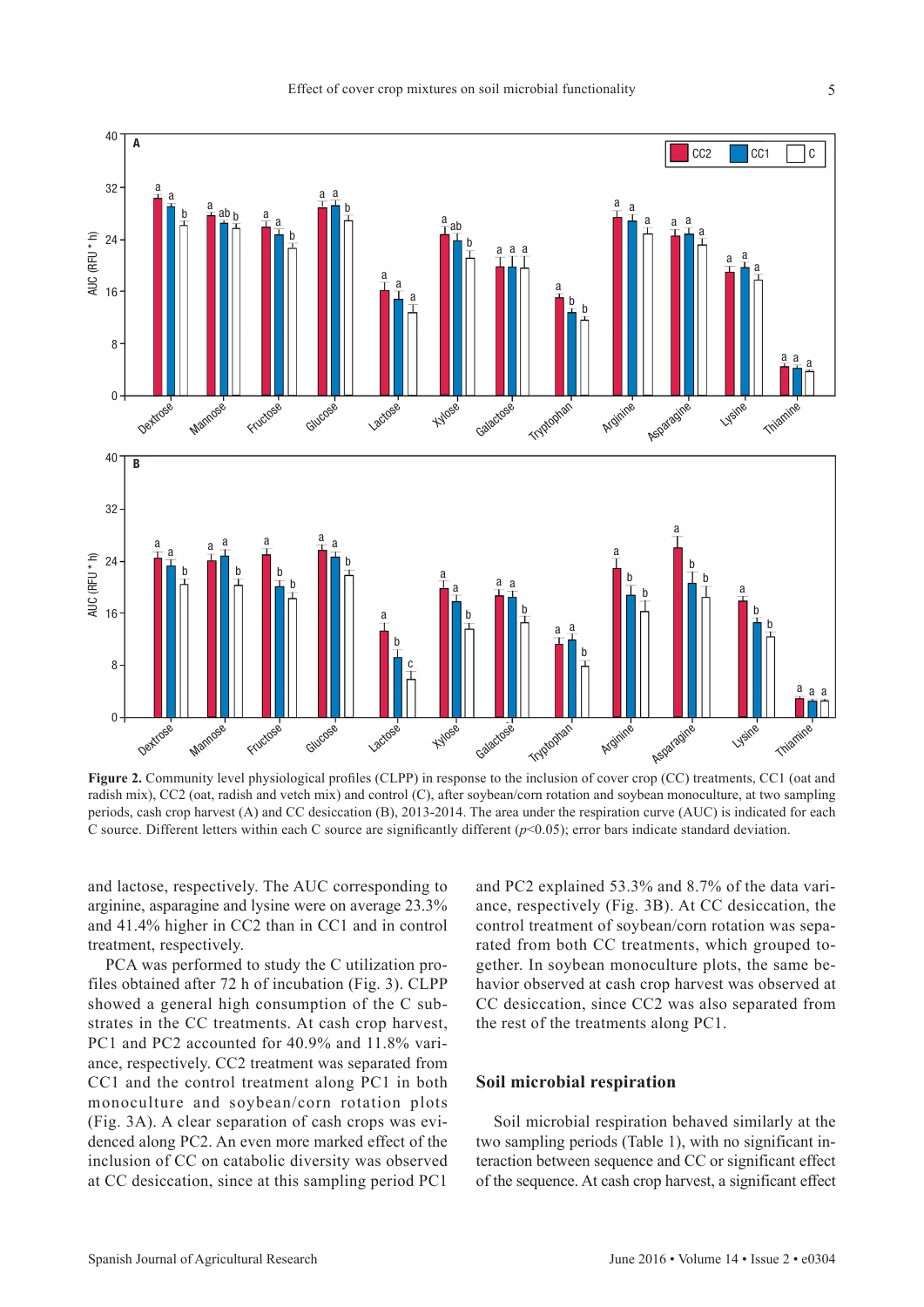

**Figure 3.** Principal component (PC) analysis of the community-level physiological profiles (CLPP) incubated over 72 h in response to the inclusion of cover crop (CC) treatments, CC1 (oat and radish mix), CC2 (oat, radish and vetch mix) and control (C), after soybean/corn rotation and soybean monoculture, at two sampling periods, cash crop harvest (A) and CC desiccation (B), 2013-2014.

of CC inclusion was observed, with microbial respiration being markedly affected by CC. At this sampling period, both CC2 and CC1 were significantly higher (31.4%) than the control treatment. Similarly, at CC desiccation, CC2 and CC1 were also significantly higher (45.3% and 37.7%, respectively) than the control.

#### **Enzyme activities**

6

No significant interaction between sequence and CC or significant effect of the sequence was observed for any enzyme activities (Table 1). FDA hydrolysis was significantly higher under the inclusion of CC at both cash crop harvest and CC desiccation. At cash crop harvest, FDA was 20.4% and 14.6% higher in CC2 and CC1 treatments, respectively, than in the control. At CC desiccation, FDA was 35.3% and 16.7% higher in CC2 and CC1 than in the control, respectively, and 15.8% higher in CC2 treatment than in CC1.

Dehydrogenase activity (DHA) showed a similar trend to FDA at cash crop harvest, showing an increase of 27.2% and 21.0%, in CC2 and CC1, respectively, with respect to control treatment. At CC desiccation, the same behaviour was observed, with DHA being 38.1% and 29.6% higher in CC2 and CC1 than in the control, respectively, with no significant differences between CC1 and CC2 for this variable.

**Table 1.** Soil organic carbon (SOC;  $g/kg$ ), microbial respiration (MR; mg CO<sub>2</sub>/g), fluorescein diacetate hydrolysis (FDA; g FDA/g) and dehydrogenase activity (DHA; g INTF/g) at cash crop harvest and CC desiccation, 2013-2014, under different cover crops (CC) treatments, CC1 (oat and radish mix), CC2 (oat, radish and vetch mix) and control. In each column different letters are significantly different according to LSD test ( $p \le 0.05$ ).

| Covering          | Cash crop harvest |           |            | <b>CC</b> desiccation |            |           |            |            |
|-------------------|-------------------|-----------|------------|-----------------------|------------|-----------|------------|------------|
|                   | <b>SOC</b>        | <b>MR</b> | <b>FDA</b> | <b>DHA</b>            | <b>SOC</b> | <b>MR</b> | <b>FDA</b> | <b>DHA</b> |
| CC2               | 22.83a            | 0.46a     | 123.77 a   | 70.98 a               | 25.54a     | 0.77a     | 143.68a    | 55.25 a    |
| CC <sub>1</sub>   | 23.02 a           | 0.46a     | 117.85 a   | 67.50a                | 25.39a     | 0.73a     | 124.03 b   | 51.87 a    |
| Control           | 21.15 b           | 0.35 b    | 102.83 h   | 55.78 b               | 21.33 b    | 0.53 b    | 106.20c    | 40.04 b    |
| $p$ value         |                   |           |            |                       |            |           |            |            |
| Covering          | 0.0018            | < 0.0001  | < 0.0001   | 0.0013                | < 0.0001   | < 0.0001  | < 0.0001   | 0.0001     |
| Sequence          | 0.4883            | 0.0549    | 0.8844     | 0.547                 | 0.4601     | 0.0537    | 0.1335     | 0.0824     |
| Covering*Sequence | 0.7771            | 0.1469    | 0.9795     | 0.088                 | 0.1682     | 0.9553    | 0.089      | 0.9004     |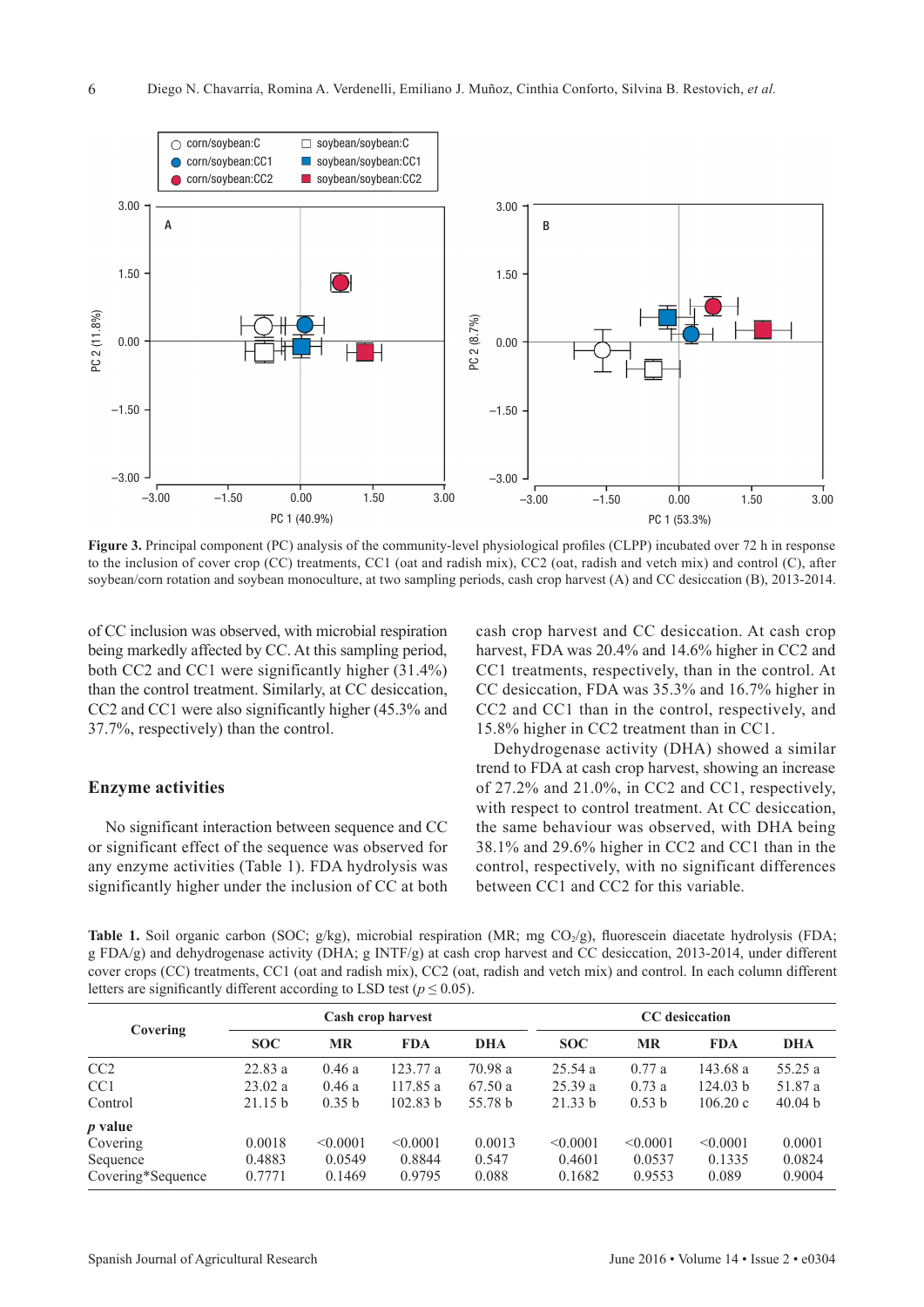#### **Soil organic C**

Soil organic C (SOC) showed higher values in response to the inclusion of CC (Table 1); no significant interaction was observed between sequence and CC. At cash crop harvest, a significant effect of CC inclusion was observed, with SOC being significantly higher in CC2 (22.83 g/kg) and CC1 (23.02 g/kg) than in control treatment (21.15 g/kg). The same trend was observed at CC desiccation, when a significant effect of CC inclusion was recorded. At this sampling period, SOC was significantly higher in CC2 (25.54 g/kg) and CC1 (25.39 g/kg) than in control treatment (21.33 g/kg) as well. No significant differences were observed between the two mixtures of species used as CC for this variable.

Considering the results obtained, a correlation analysis was performed to study the correlations between microbiological variables and SOC content at cash crop harvest and CC desiccation. According to Pearson coefficients, microbial respiration, FDA hydrolysis and DHA showed a significant and positive correlation with SOC at both sampling periods (Table 2). Also, a PCA (Fig. 4) was performed to analyze the influence of the variables in the differentiation of treatments. This analysis showed

the positive correlation between SOC and microbial activity variables, which were the most relevant to separate treatments along PC 1.

### **Soil physical proprieties and grain yield**

Increased AS was observed with the inclusion of CC, whereas for BD, no significant differences were recorded (data not shown). AS was 29.7% and 49.8% higher in CC2 and CC1 treatments, respectively, than in the control, with no significant differences between CC1 and CC2 for this variable.

No statistical differences were observed in grain yield among treatments during the period studied (data not shown).

## **Discussion**

## **Catabolic diversity**

The present study investigated the overall effect of CC inclusion on a series of microbial properties, in-

**Table 2.** Correlation analysis between soil properties and soil organic carbon (SOC) at cash crop harvest and CC desiccation, 2013-2014.

|                                          | <b>Pearson coefficients SOC</b> |                       |  |  |  |
|------------------------------------------|---------------------------------|-----------------------|--|--|--|
| Soil parameters                          | Cash crop harvest               | <b>CC</b> desiccation |  |  |  |
| Microbial respiration (mg $CO_2/g$ week) | $0.32**$                        | $0.36**$              |  |  |  |
| FDA hydrolysis (ig FDA/g·h)              | $0.63*$                         | $0.42**$              |  |  |  |
| DHA ( $\mu$ g INTF/g soil·h)             | $0.56$ **                       | $0.30**$              |  |  |  |

\*,\*\* Significant at *p* < 0.01 and *p* < 0.001, respectively.



**Figure 4.** Principal component (PC) analysis of soil properties measured at cash crop harvest, 2013-2014, in response to the inclusion of cover crop (CC) treatments, CC1 (oat and radish mix), CC2 (oat, radish and vetch mix) and control (C). Vectors indicate the degree of correlation between each factor and the axes. FDA: fluorescein diacetate hydrolysis. DHA: dehydrogenase activity. SOC: soil organic carbon.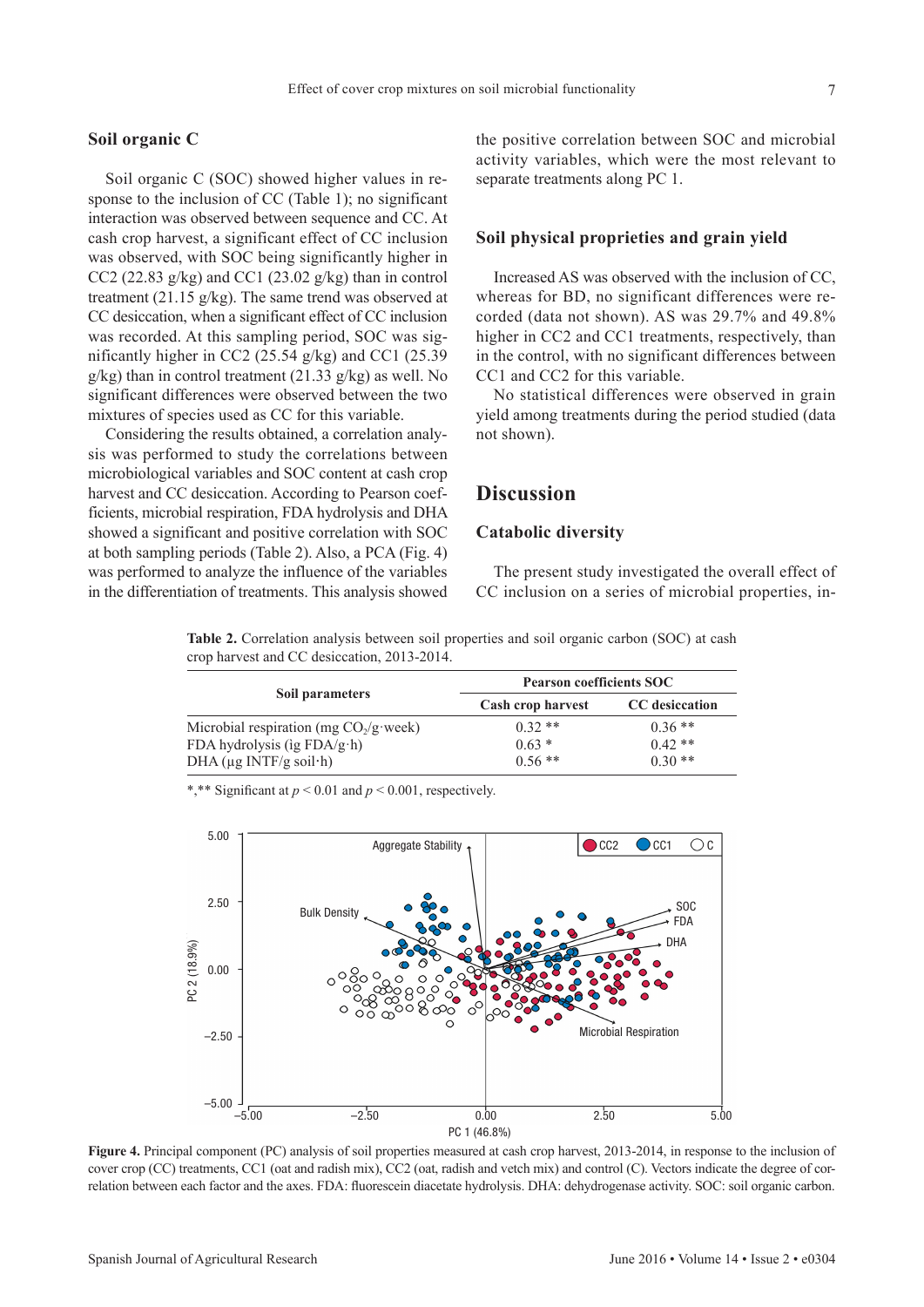cluding catabolic diversity, microbial respiration and soil enzyme activities. These properties allowed us to detect changes in soil functionality between both CC mixtures studied, in order to relate those changes to SOC. The study of CLPP was performed to evaluate the variations in functional diversity and physiological profiles among the microbial communities from CC treatments. Even though CLPP can only show the changes of cultivable microbes, it can be used for analyzing microbial community physiological activity and their relations with microbial variables (Huang *et al*., 2015). In our study, the substrate utilization results reflected by AUC showed that CC induced important functional changes in the microbial community. A general increase of C sources consumption was found in CC treatments at both sampling periods. According to this, Nair & Ngouajio (2012) studied the effect of CC on soil microflora through CLPP analysis and found that both rye and rye-vetch mixture can affect the functional diversity of soil microbial community, enhancing soil biological activity. In our study, CC2 treatments produced the greatest increase in C sources consumption, probably due to the higher quantity and/or quality of root exudates provided by this CC mixture, compared with CC1. This effect was more evident at CC desiccation than at cash crop harvest, with a higher consumption of amino acids such as arginine, asparagine and lysine in CC2 treatment than in CC1 and the control. This suggests an increase in catabolic diversity when a legume species such as vetch is included in the mixture, probably linked to a major provision of N in the soil, which may be associated with an enhance of microbial growth (Garland *et al*., 2012). A further analysis of AUC using BD oxygen biosensor system (BDOBS-CLPP) would be interesting to fully understand functional diversity through C sources consumption as explained by Allegrini *et al*. (2015).

PCA based on C utilization profiles suggests that CC inclusion altered the functional diversity of the microbial community and increased the diversity of soil function. CC might provide the degradable C and energy sources required to increase rhizosphere microbial metabolic capacities and microbial diversity. Accordingly, Lagomarsino *et al*. (2012) found through CLPP analysis higher catabolic diversity in soils with greater quantity and quality of organic matter. Our results agree with those of Tian *et al*. (2013), who found that soils under CC inclusion showed a higher metabolic potential than traditional fallow system in cucumber crop. The ability of microorganisms to use a range of C substrates is fundamental to all the ecological functions in soils (Campbell *et al*., 2008). Therefore, our results evidence the positive effect of CC on the diversity of consumption of C sources, which permits characterization of soil microbial communities through their metabolic properties.

## **Microbial respiration and soil enzyme activities**

Soil respiration is considered a bioindicator of soil quality and its assessment provides a measure of the overall potential of microbial activity (Dutta *et al*., 2010). In our study, microbial respiration showed a clear trend in response to the inclusion of CC, with control treatments exhibiting the lowest values at both sampling periods, as expected. Living roots and their exudates affect microbial activity, providing the energy sources needed to maintain a high microbial biomass and stimulating soil organic matter mineralization (Shahzad *et al*., 2015). Therefore, this rhizosphere effect and the extra organic matter provided by CC may have enhanced soil functionality in plots under CC mixtures, thus increasing soil microbial respiration. However, no differences were recorded between the two mixtures of species used as CC. Xi *et al*. (2012) studied the response of soil microbial respiration of tidal wetlands in China, and found that under certain conditions, in which the input of organic C was limited, greater input led to higher microbial respiration.

Soil enzyme activities reflect the cumulative effects of substrate availability, microbial activity and environmental conditions (Allison *et al*., 2011). In this regard, Chu *et al*. (2016) demonstrated that enzymes activities, such as DHA, are suitable indicators of soil quality due to their sensitivity to environmental factors. In this work, FDA hydrolysis and DHA were higher in soils under CC management in comparison with control treatments, which suggests an increased soil microbial activity generated by the diversification of the system. According to this, Reddy *et al*. (2003) reported that after three years with crimson clover or cereal rye as CC, soil had greater FDA than the soil without a CC. In their study, the crimson clover had a greater stimulatory effect on soil biology than cereal rye. Shahzad *et al*. (2015) found that roots exudates are used by microbes mostly to synthesize and release extra-cellular enzymes, thus mineralizing soil organic matter. Accordingly, the year-round presence of vegetation and the extensive root system of CC may increase the rhizosphere effect, stimulating microbial enzyme production. The higher amount of DHA observed in our research suggests an increase in soil microbial populations actively intervening in the degradation of organic matter, since DHA is a valid measure of the presence of viable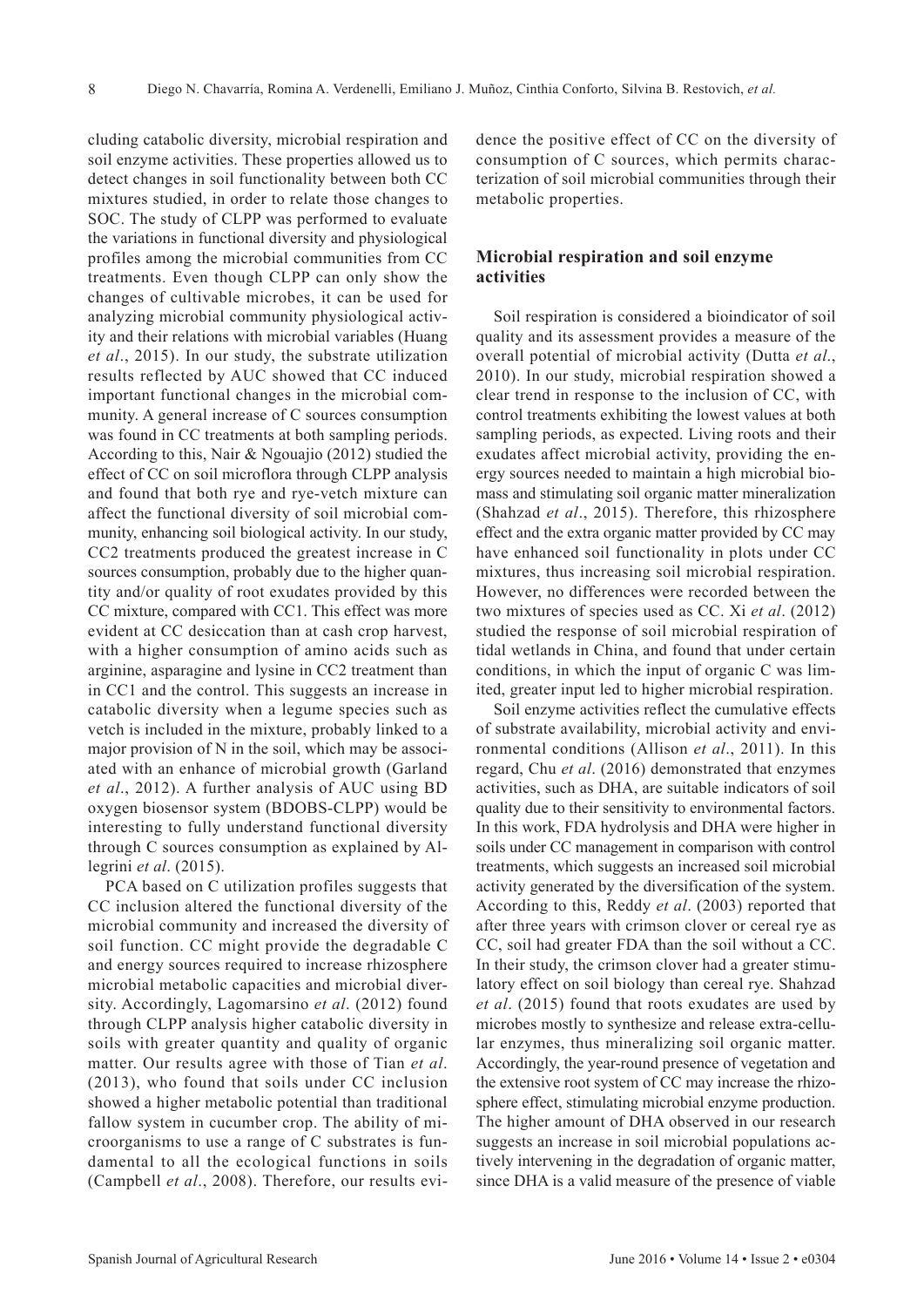microorganisms and their oxidative capability (Rao *et al*., 2014). Our results are also consistent with those of Balota *et al*. (2014), who found that CC inclusion associated with no-tillage increased soil enzyme activities, particularly when a leguminous is used as CC. This general increase in enzyme activity produced by the inclusion of CC reflects an improvement in the functionality of microbial communities. The variations observed among CC treatments are due to the different species used as covering, since the type of CC can modify the development of the enzyme produced by microbial populations, promoting the growth of some microorganisms and inhibiting others (Elfstrand *et al*., 2007). In our study, there was a clear trend in soil enzyme activity regarding both CC mixtures, since oat, radish and vetch mix showed the highest enzyme activity values. It was evident that the inclusion of a legume species in the consociation of CC may have an improving effect on soil functionality. According to this, Velmourougane *et al*. (2013) assessed the impact of different cropping systems on DHA in different soil profiles and they found that legume crops showed the highest values of this enzyme activity. Also, Hamido & Kpomblekou (2009) found a greater enzyme activity in soils when tomato was preceded by crimson clover (*Trifolium incarnatum* L.), whereas black oat (*Avena strigosa* [Schreb.]) used as cover completely depressed the enzyme activity. Our results suggest that the use of three different plant species as CC increases

diversified mixture on soil biological processes. The seasonal enzymatic activity patterns recorded at cash crop harvest and CC desiccation may be associated with CC treatments as well as with temperature and moisture variations. Steinweg *et al*. (2012) demonstrated that both moisture and temperature can strongly control enzyme activity. They found that temperature was the dominant control when soil moisture was not limiting. Nevertheless, the effects of abiotic factors on soil biological proprieties are beyond the scope of our study.

soil microbial activity, revealing the benefit of a more

#### **Soil organic carbon**

SOC stocks have been identified as good indicators of C dynamics under different management practices (Farage *et al*., 2007). Our results suggest that the use of CC generates an increase in SOC content, which brings several benefits to soil function in agrosystems by providing the energy resources needed for crop development. This effect was evident at both cash crop harvest and CC desiccation. Several studies have reported that management practices, such as crop rotation

and the intensification of crop sequences by the use of CC mixtures, increase SOC sequestration into the soil (López-Fando & Pardo, 2011). Our analysis is consistent with the results obtained by Nascente *et al*. (2013), who demonstrated that the use of CC, such as millet, increased C concentrations in a cover crop-rice-cover crop-rice rotation in Brazil. Higashi *et al*. (2014) also reported that the use of winter rye (*Secale cereale*) showed statistically higher SOC content than hairy vetch (*Vicia villosa* Roth) used as CC in comparison with fallow. These differences in SOC in response to different CC species reported in the literature are probably due to the different quantity and quality of shoot and root biomass incorporated into the soil. However, unexpectedly, in our research, no differences were observed between the two CC mixtures regarding SOC, probably because vetch has a low C/N ratio and, therefore, may not have had a significant influence on SOC pool.

Recent studies have reported that microorganisms increase their respiration rate with an increase in C concentration in soils without nutrient limitations (Spohn & Chodak, 2015). This was also observed in our research, probably due to a higher amount of energy sources provided by CC in comparison with control treatments. Considering soil enzyme activities in our study, FDA and DHA were higher in soils under CC management than in the control treatment. This improvement was probably due to the increase in C input generated by CC, since microbes synthesize extracellular enzymes that decompose organic matter in order to obtain C (Hargreaves & Hofmockel, 2014). This may explain the positive correlation found between SOC and soil enzyme activities in this study. Our results are consistent with those of Nayak *et al*. (2007), who found a higher quantity of FDA and DHA in field plots enriched with C through compost inputs. Also Balota *et al*. (2014) concluded that a significant correlation between microbial variables and SOC is probably because higher SOC content supports larger microbial biomass, thus providing greater activity. In our study, these correlations were represented by a PCA, which also shows a negative correlation between BD and microbial activity variables, suggesting that the increase in microbiological activity enhanced by CC inclusion decreases soil BD. A decrease in BD values may indicate an increase in soil quality due to its relationships with other properties such as porosity, soil moisture and hydraulic conductivity (Dam *et al*., 2005). Our investigation suggests a positive effect of CC on physical fertility, since this agricultural technique increased AS, which is of great importance in protecting soil against erosion. According to this, Restovich *et al*. (2011) studied the impact of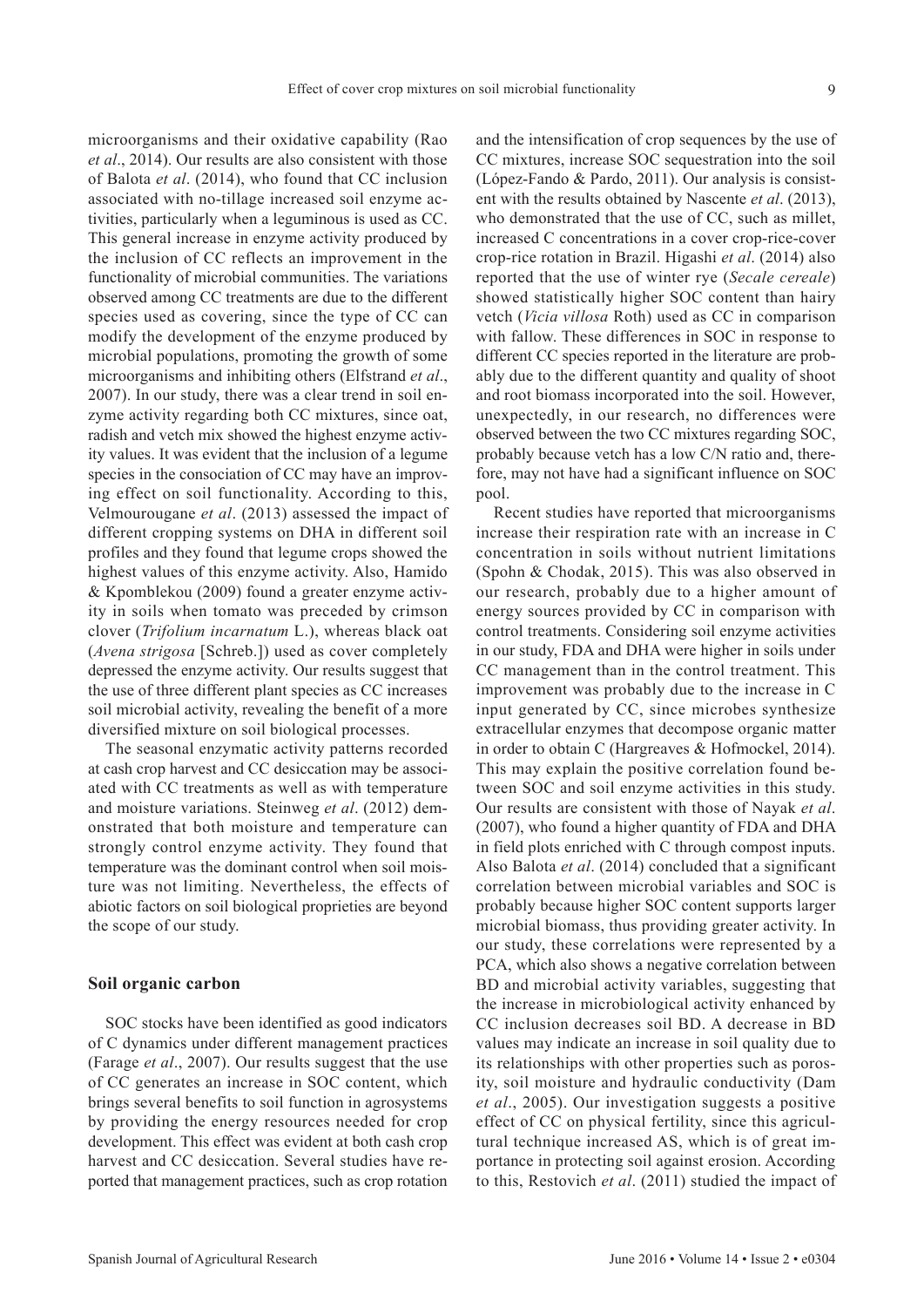different species of CC on soil physical variables finding a greater stability of the porous system in response to the inclusion of CC.

Our research evidenced that diversification of extensive agricultural systems through CC inclusion increases SOC pools, enhancing soil microbial activity and catabolic diversity, and, therefore, soil biological processes. Unlike other organic amendments, most of the C input from CC is added as roots, which contribute more effectively to the relatively stable carbon pool than above ground C-input (Kätterer *et al*., 2011). In this study, the increasing effect of SOC produced by CC was observed not only at CC desiccation, but also at cash crop harvest, which suggests that CC inclusion has an important role in cash crop nutrient supply. The observed higher increase in microbial activity and catabolic diversity in CC2 treatment than in CC1 supports that the inclusion of a legume species in the CC mixture produces important changes in soil functionality. The exudates released by roots are diverse and complex, and they can vary among plant species and its physiological conditions (Kumar *et al*., 2006). Therefore, the impact of different CC mixtures on SOC and microbial activity are probably due to the varying patterns of root exudation among plant species. This research evidences that the employment of a diverse mixture of CC including three different plant species is highly recommended to obtain an increase microbial activity and soil functionality in agrosystems where soybean crop prevails.

## **Grain yield**

Even though it is accepted that CC has the potential to improve soil quality, contradictory information exists about the effect on yield of subsequent crops. The inclusion of CC in a cropping sequence was not found to reduce soybean yield under unlimited water availability for crop production (Ruffo *et al*., 2004; Restovich *et al*., 2012). However, Singer & Kohler (2005) reported reductions in soybean yield and shoot biomass accumulation with the use of rye (*Secale cereale* L.) as CC in Iowa (USA). Nevertheless, preliminary results indicate that, in the Pampas, the negative impact of CC on stored water would be negligible and would not produce significant decreases in crop yield (Fernandez *et al*., 2010). Although yield losses could occur in years with low amount of precipitation, the net benefits that CC provide to the system under normal conditions (no hydric stress) justify CC use in regions without hydric limitations.

In summary, the analysis of microbial functionality through different indicators was found to be a suitable

tool to detect changes produced by the inclusion of CC. Our research showed that soil microbial respiration and enzyme activities were positively correlated with SOC content and are, therefore, sensitive variables to evaluate the impact of agricultural management changes. The CLPP method was also adequate to reveal the effects of management on the catabolic diversity of microbial communities in the analyzed soils. This study suggests that the inclusion of a leguminous species such as vetch in the CC mixture increases soil biological processes and promotes catabolic diversity. Since the inclusion of a CC mixture of three different species had no negative effects on cash crop grain yield, the use of this diversified mixture is highly recommended to enhance soil functionality (catabolic diversity, microbial respiration and soil enzyme activities) in regions without hydric limitations. In addition, CC inclusion in agricultural systems of the rolling Pampas has an improving effect on soil microbiological processes and soil physical properties, which can be recorded not only at CC desiccation but also as a residual effect at the end of cash crop cycle. Therefore, the use of CC is a promising agricultural technique to optimize soil quality in extensive agricultural systems.

# **References**

- Alef K, 1995. Soil respiration. In: Methods in applied soil microbiology and biochemistry; Alef K & Nanninpieri P (eds.). pp: 214-219. Academic Press. Harcourt Brace and Co. Publ., London UK.
- Allegrini M, Zabaloy MC, Gómez EDV, 2015. Ecotoxicological assessment of soil microbial community tolerance to glyphosate. Sci Total Environ 533: 60-68. [http://dx.doi.](http://dx.doi.org/10.1016/j.scitotenv.2015.06.096) [org/10.1016/j.scitotenv.2015.06.096.](http://dx.doi.org/10.1016/j.scitotenv.2015.06.096)
- Allison S, Weintraub M, Gartner T, Waldrop M, 2011. Evolutionary economic principles as regulators of soil enzyme production and ecosystem function. In: Soil enzymology; Shukla G & Varma A (eds.). pp: 229-244. Springer, Berlin.
- Balota E, Calegari A, Nakatani A, Coyne M, 2014. Benefits of winter cover crops and no-tillage for microbial parameters in a Brazilian Oxisol: A long-term study. Agric Ecosyst Environ 197: 31-40. [http://dx.doi.org/10.1016/j.](http://dx.doi.org/10.1016/j.agee.2014.07.010) [agee.2014.07.010](http://dx.doi.org/10.1016/j.agee.2014.07.010).
- Bastida F, Zsolnay A, Hernandez T, Garcia C, 2008. Past, present, and future of soil quality indices: a biological perspective. Geoderma 147: 59-171. [http://dx.doi.](http://dx.doi.org/10.1016/j.geoderma.2008.08.007) [org/10.1016/j.geoderma.2008.08.007](http://dx.doi.org/10.1016/j.geoderma.2008.08.007).
- Blanco-Canqui H, Mikha MM, Presley DR, Claassen MM, 2011. Addition of cover crops enhances no-till potential for improving soil physical properties. Soil Sci Soc Am J 75: 1471-1482.<http://dx.doi.org/10.2136/sssaj2010.0430>.
- Burke W, Gabriels D, Bouma J, 1986. Soil structure assessment. A. A. Balkema, Rotterdam. 92 pp.
- Buyer JS, Teasdale JR, Roberts DP, Zasada IA, Maul JE, 2010. Factors affecting soil microbial community structure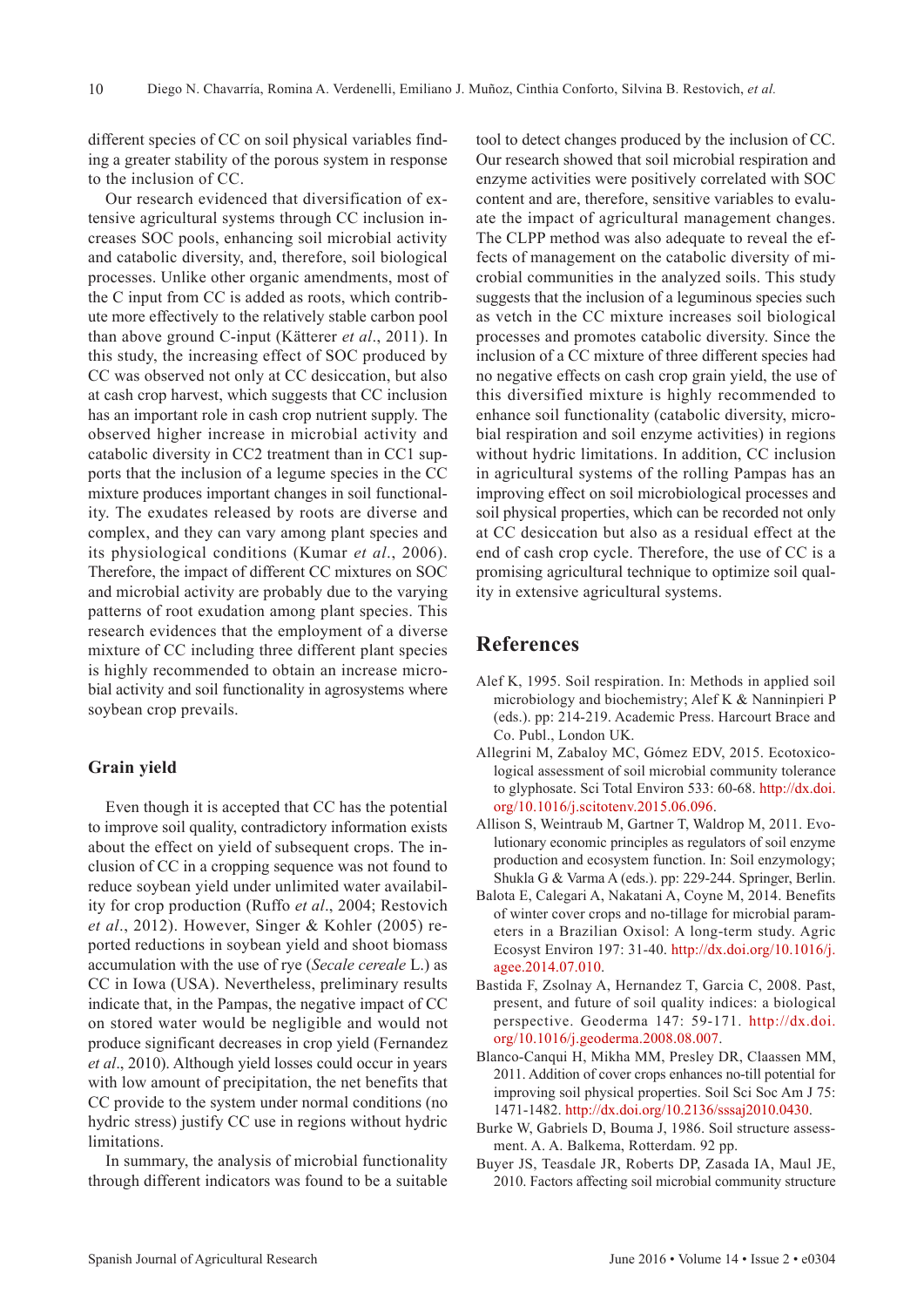in tomato cropping systems. Soil Biol Biochem 42: 831- 841. [http://dx.doi.org/10.1016/j.soilbio.2010.01.020.](http://dx.doi.org/10.1016/j.soilbio.2010.01.020)

- Campbell CD, Cameron C, Bastias B, Chen C, Cairney J, 2008. Long term repeated burning in a wet scleophyll forest reduces fungal and bacterial biomass and responses to carbon substrates. Soil Biol Biochem 40: 2246-2252. <http://dx.doi.org/10.1016/j.soilbio.2008.04.020>.
- Chu B, Zaid F, Eivazi F, 2016. Long-term effects of different cropping systems on selected enzyme activities. Commun Soil Sci Plan 47 (6): 720-730. [http://dx.doi.org/10.1080/](http://dx.doi.org/10.1080/00103624.2016.1146749) [00103624.2016.1146749](http://dx.doi.org/10.1080/00103624.2016.1146749).
- Constantin J, Mary B, Laurent F, Aubrion G, Fontaine A, Kerveillant P, Beaudoin N, 2010. Effects of catch crops, no till and reduced nitrogen fertilization on nitrogen leaching and balance in three long-term experiments. Agric Ecosyst Environ 135: 268-278. [http://dx.doi.org/10.1016/j.](http://dx.doi.org/10.1016/j.agee.2009.10.005) [agee.2009.10.005](http://dx.doi.org/10.1016/j.agee.2009.10.005).
- Dam RF, Mehdi BB, Burgess MSE, Madramootoo CA, Mehuys GR, Callum IR, 2005. Soil bulk density and crop yield under eleven consecutive years of corn with different tillage and residue practices in a sandy loam soil in central Canada. Soil Till Res 84 (1): 41-53. [http://dx.doi.](http://dx.doi.org/10.1016/j.still.2004.08.006) [org/10.1016/j.still.2004.08.006.](http://dx.doi.org/10.1016/j.still.2004.08.006)
- Deng Y, Jiang YH, Yang Y, He Z, Luo F, Zhou J, 2012. Molecular ecological network analyses. BMC Bioinformatics 13: 113. [http://dx.doi.org/10.1186/1471-2105-13-113.](http://dx.doi.org/10.1186/1471-2105-13-113)
- Di Rienzo JA, Casanoves F, Balzarini MG, Gonzalez L, Tablada M, Robledo C, 2013. InfoStat versión 2013. Grupo InfoStat, FCA, Universidad Nacional de Córdoba, Argentina. <http://www.infostat.com.ar>.
- Douglas JT, Goss MJ, 1982. Stability and organic matter of surface soil aggregates under different methods of cultivation and in grassland. Soil Till Res 2: 155-175. [http://](http://dx.doi.org/10.1016/0167-1987%2882%2990023-X) [dx.doi.org/10.1016/0167-1987\(82\)90023-X](http://dx.doi.org/10.1016/0167-1987%2882%2990023-X).
- Dutta M, Sardar D, Pal R, Kole RK, 2010. Effect of chlorpyrifos on microbial biomass and activities in tropical clay loam soil. Environ Monit Assess 160: 385-391. [http://](http://dx.doi.org/10.1007/s10661-008-0702-y) [dx.doi.org/10.1007/s10661-008-0702-y.](http://dx.doi.org/10.1007/s10661-008-0702-y)
- Elfstrand S, Hedlung K, Martensson A, 2007. Soil enzyme activities, microbial community composition and function after 47 years of continuous green manuring. Appl Soil Ecol 35: 610-621. [http://dx.doi.org/10.1016/j.ap](http://dx.doi.org/10.1016/j.apsoil.2006.09.011)[soil.2006.09.011](http://dx.doi.org/10.1016/j.apsoil.2006.09.011).
- Farage PK, Ardo J, Olsson L, Rienzi E, Ball A, Pretty J, 2007. The potential for soil carbon sequestration in three tropical dryland farming systems of Africa and Latin America: a modeling approach. Soil Till Res 94: 457-472. <http://dx.doi.org/10.1016/j.still.2006.09.006>.
- Fernandez R, Quiroga A, Noellemeyer E, 2010. Cover crops, a viable alternative to the pampean semiarid region? Cienc Suelo 30 (2): 137-150.
- García C, Hernández MT, Costa F, 1997. Potential use of dehydrogenase activity as an index of microbial activity in degraded soils. Commun Soil Sci Plant Anal 28: 123- 134. <http://dx.doi.org/10.1080/00103629709369777>.
- Garland JL, Zabaloy MC, Birmele M, Mackowiak CL, Lehman RM, Frey SD, 2012. Examining N-limited soil microbial activity using community-level physiological profiling based on O 2 consumption. Soil Biol

Biochem 47: 46-52. [http://dx.doi.org/10.1016/j.soil](http://dx.doi.org/10.1016/j.soilbio.2011.12.016)[bio.2011.12.016.](http://dx.doi.org/10.1016/j.soilbio.2011.12.016)

- Gillian A, Duncan H, 2001. Development of a sensitive and rapid method for the measurement of total microbial activity using fluorescein diacetate (FDA) in a range of soils. Soil Biol Biochem 33: 943-951. [http://dx.doi.org/10.1016/](http://dx.doi.org/10.1016/S0038-0717%2800%2900244-3) [S0038-0717\(00\)00244-3.](http://dx.doi.org/10.1016/S0038-0717%2800%2900244-3)
- Hall RA, Rebella CM, Ghersa CM, Culot JP, 1992. Field-crop systems of the pampas. In: Field crops ecosystems; Pearson CJ (ed.). pp: 413-450. Elsevier, Amsterdam.
- Hamido S, Kpomblekou K., 2009. Cover crop and tillage effects on soil enzyme activities following tomato. Soil Till Res 105: 269-274. [http://dx.doi.org/10.1016/j.](http://dx.doi.org/10.1016/j.still.2009.09.007) [still.2009.09.007](http://dx.doi.org/10.1016/j.still.2009.09.007).
- Hargreaves S, Hofmockel K, 2014. Physiological shifts in the microbial community drive changes in enzyme activity in a perennial agroecosystem. Biogeochemistry 117: 67-79. [http://dx.doi.org/10.1007/s10533-013-9893-6.](http://dx.doi.org/10.1007/s10533-013-9893-6)
- Higashi T, Yunghui M, Komatsuzaki M, Miura S, Hirata T, Araki H, Kaneko N, Ohta H, 2014. Tillage and cover crop species affect soil organic carbon in Andosol, Kanto, Japan. Soil Till Res 138: 64-72. [http://dx.doi.](http://dx.doi.org/10.1016/j.still.2013.12.010) [org/10.1016/j.still.2013.12.010.](http://dx.doi.org/10.1016/j.still.2013.12.010)
- Huang G, Cao YF, Wang B, Li Y, 2015. Effects of nitrogen addition on soil microbes and their implications for soil C emission in the Gurbantunggut Desert, center of the Eurasian Continent. Sci Total Environ 515: 215-224. <http://dx.doi.org/10.1016/j.scitotenv.2015.01.054>.
- Kätterer T, Bolinder MA, Andrén O, Kirchmann H, Menichetti L, 2011. Roots contribute more to refractory soil organic matter than above-ground crop residues as revealed by a long-term field experiment. Agric Ecosyst Environ 141: 184-192. [http://dx.doi.org/10.1016/j.](http://dx.doi.org/10.1016/j.agee.2011.02.029) [agee.2011.02.029](http://dx.doi.org/10.1016/j.agee.2011.02.029).
- Kemper WD, 1965. Aggregate stability. In: Methods of soil analysis; Black CA (ed.). Part 1: Agronomy. Vol. 9, pp: 511-519. Am Soc Agron Inc., Madison, WI, USA.
- Kintché K, Guibert H, Bonfoh B, Tittonell P, 2015. Longterm decline in soil fertility and responsiveness to fertiliser as mitigated by short fallow periods in sub-Sahelian area of Togo. Nutr Cycl Agroecosyst 101: 333-350. [http://](http://dx.doi.org/10.1007/s10705-015-9681-x) [dx.doi.org/10.1007/s10705-015-9681-x](http://dx.doi.org/10.1007/s10705-015-9681-x).
- Kumar R, Pandey S, Pandey A, 2006. Plant roots and carbon sequestration. Curr Sci 91: 885-890.
- Lagomarsino A, Grego S, Kandeler E, 2012. Soil organic carbon distribution drives microbial activity and functional diversity in particle and aggregate-size fractions. Pedobiologia 55 (2): 101-110. [http://dx.doi.org/10.1016/j.](http://dx.doi.org/10.1016/j.pedobi.2011.12.002) [pedobi.2011.12.002.](http://dx.doi.org/10.1016/j.pedobi.2011.12.002)
- López-Fando C, Pardo M, 2011. Soil carbon storage and stratification under different tillage systems in a semiarid region. Soil Till Res 111: 224-230. [http://dx.doi.](http://dx.doi.org/10.1016/j.still.2010.10.011) [org/10.1016/j.still.2010.10.011](http://dx.doi.org/10.1016/j.still.2010.10.011).
- Moharana PC, Sharma BM, Biswas DR, Dwivedi BS, Singh RV, 2012. Long-term effect of nutrient management on soil fertility and soil organic carbon pools under a 6-yearold pearl millet–wheat cropping system in an Inceptisol of subtropical India. Field Crops Res 136: 32-41. [http://](http://dx.doi.org/10.1016/j.fcr.2012.07.002) [dx.doi.org/10.1016/j.fcr.2012.07.002](http://dx.doi.org/10.1016/j.fcr.2012.07.002).